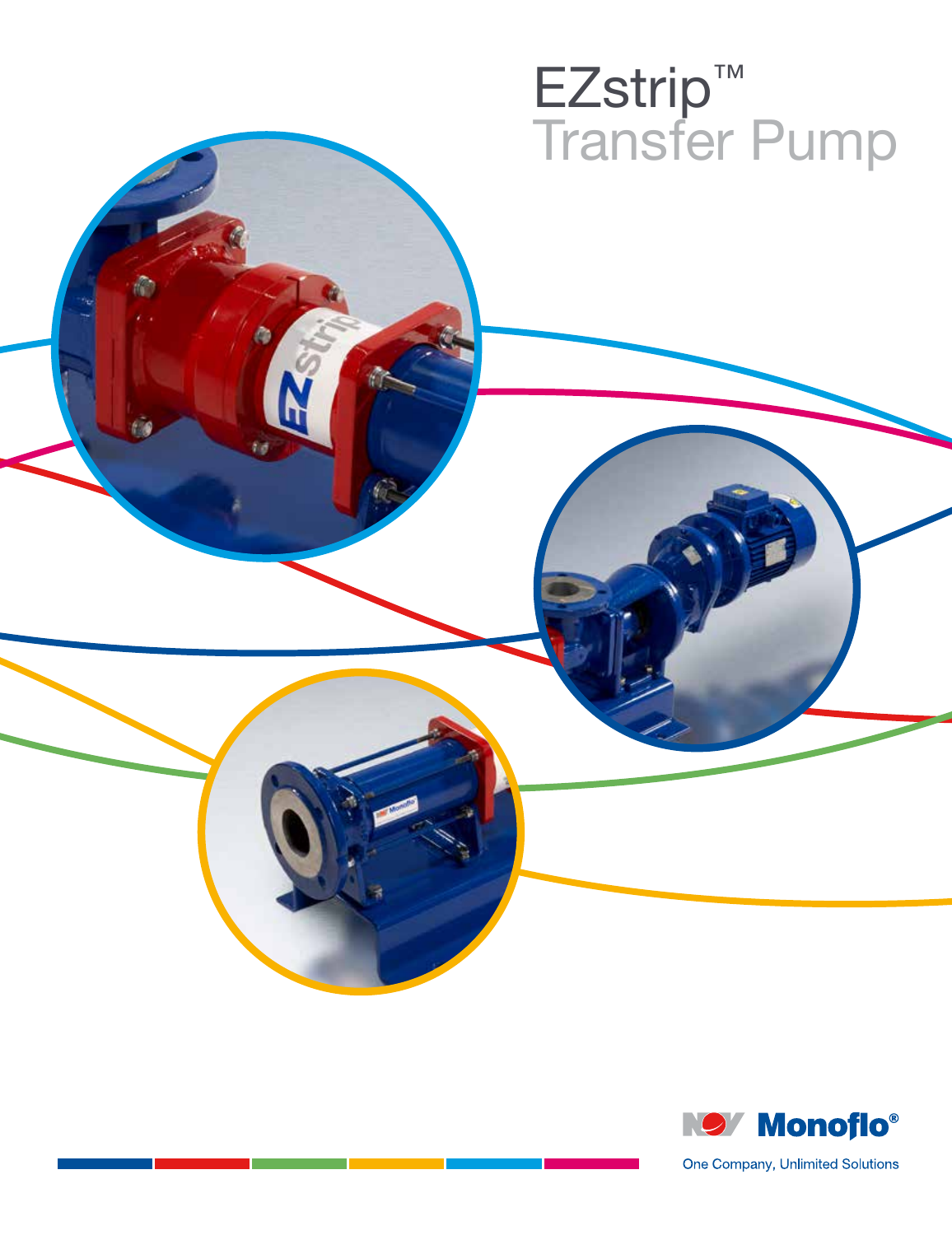

# **Pump Challenge**

Traditional progressing cavity (PC) pump maintenance requires full removal from the pipe work to replace the pump's rotor, stator, and connecting rod assembly. This job is strained by reduced maintenance budgets and diminishing in-house expertise.

# **EZ Solution**

NOV Monoflo's EZstrip™ Transfer Pump is designed to be "Maintained-in-Place", reducing maintenance time from hours to minutes for significant time and cost savings.

# **Maintain-in-Place Capabilities**

- Reduces the time and effort required for maintenance
- No electrical disconnection for quick and easy removal of rotating parts
- Eliminates the need for dismantling length
- Requires only a wrench and an allen key to maintain

Patented split coupling eliminates the need for dismantling space delivering significant time and cost savings

Pre-assembled drive train available with 2-year warranty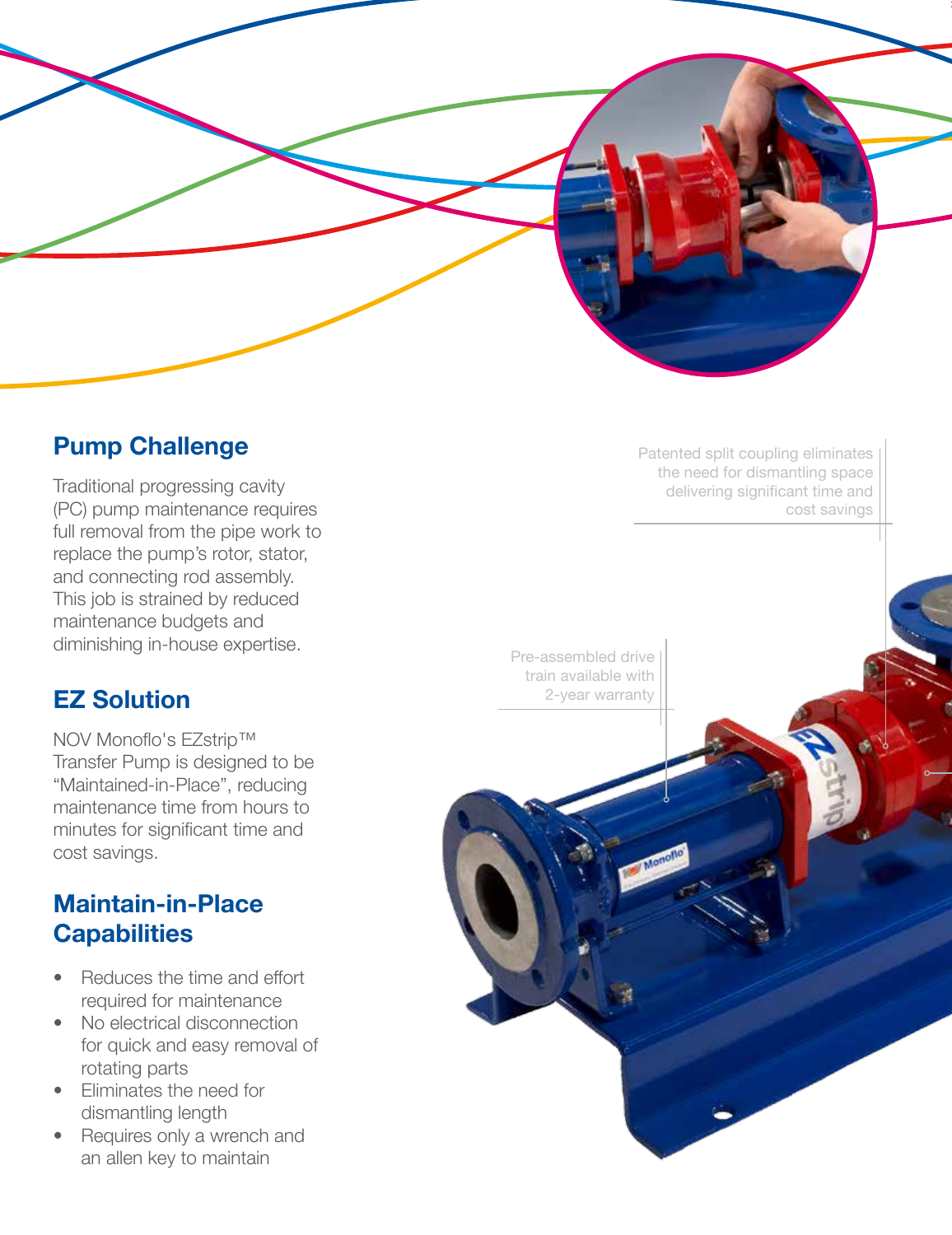**No De-rating Needed**

Operational parameters unaffected since design has no effect on flow and pressure

## **Eliminate Dismantling Length During Maintenance**

Suction and discharge ports remain connected to the pipe work

## **Reduce Cost of Ownership**

Minimize spares consumption due to easy de-rag and less dry run occurrences

## **Interchangeability**

Compatible with new pumps or retrofitted into existing Compact C and B-Range installations

## **Short Lead Times**

Fully stocked inventory means less downtime in day-to-day operations

Detachable feed chamber allows for easy maintenance without disconnection from the pipe work

Stainless steel cast components and fasteners provide corrosion resistance making them suitable for a variety of applications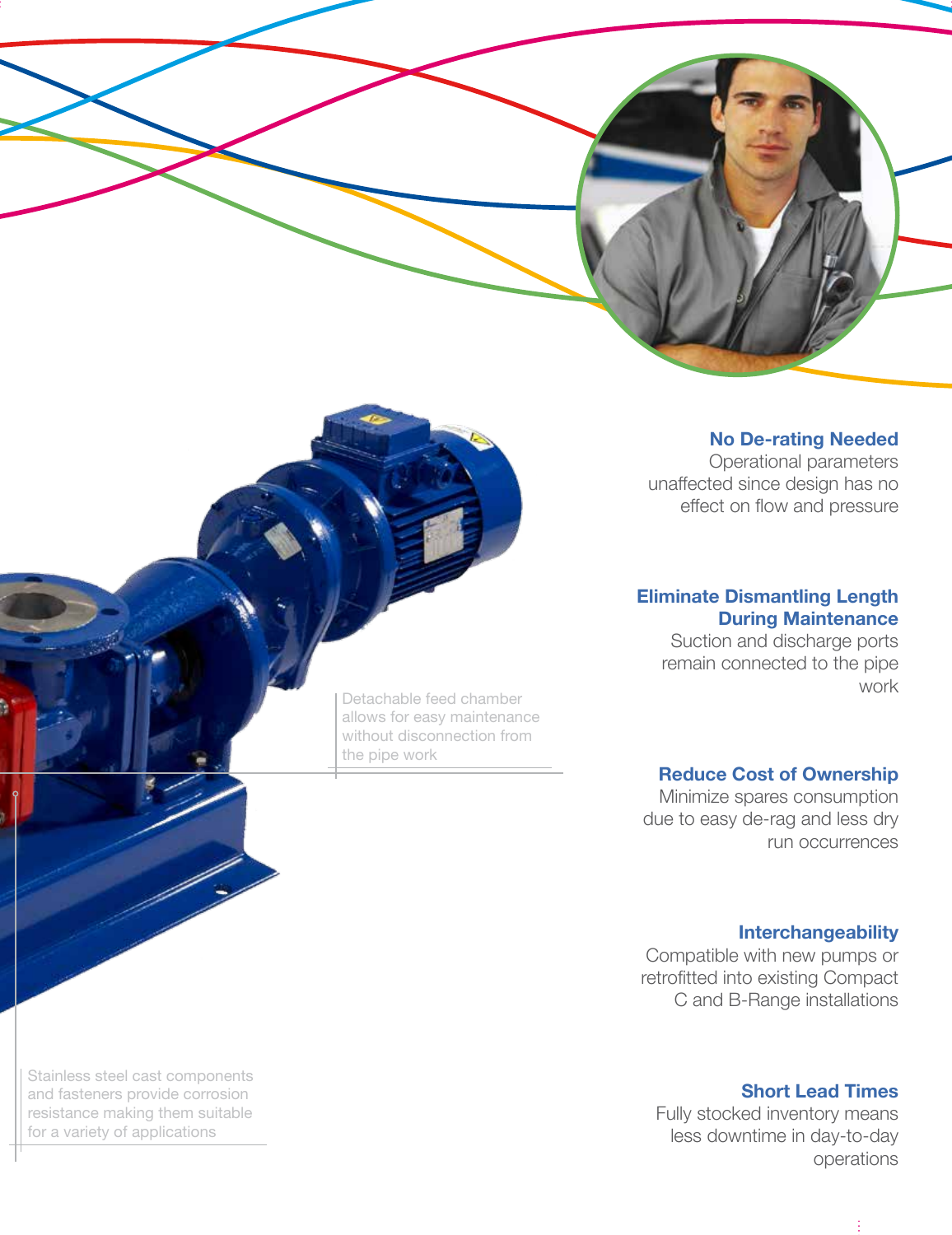

# **Time and Cost Savings**

The EZstrip™ Transfer Pump provides a quick and easy way to disassemble, de-rag, and maintain a PC pump in place, reducing maintenance time by more than 93% for significant cost savings.

You'll save more than \$16,500 over the life of one EZstrip™ Transfer Pump compared to a standard PC pump.

To see the EZstrip™ Transfer Pump in action, visit **www.EZstrip.com**.



## **Maintenance Time**



**EZstrip™ Transfer Pump** reduces maintenance time from eight hours to thirty minutes.

## **De-Ragging Time**



EZstrip™ Transfer Pump reduces de-ragging time from four hours to six minutes.

Assumptions: Labor cost per hour is \$60, pump type is Z16K, flow rate is 75 gallons at 359 rpm, pump life is 15 years, twice a year for maintenance intervention, inflation rate of 3%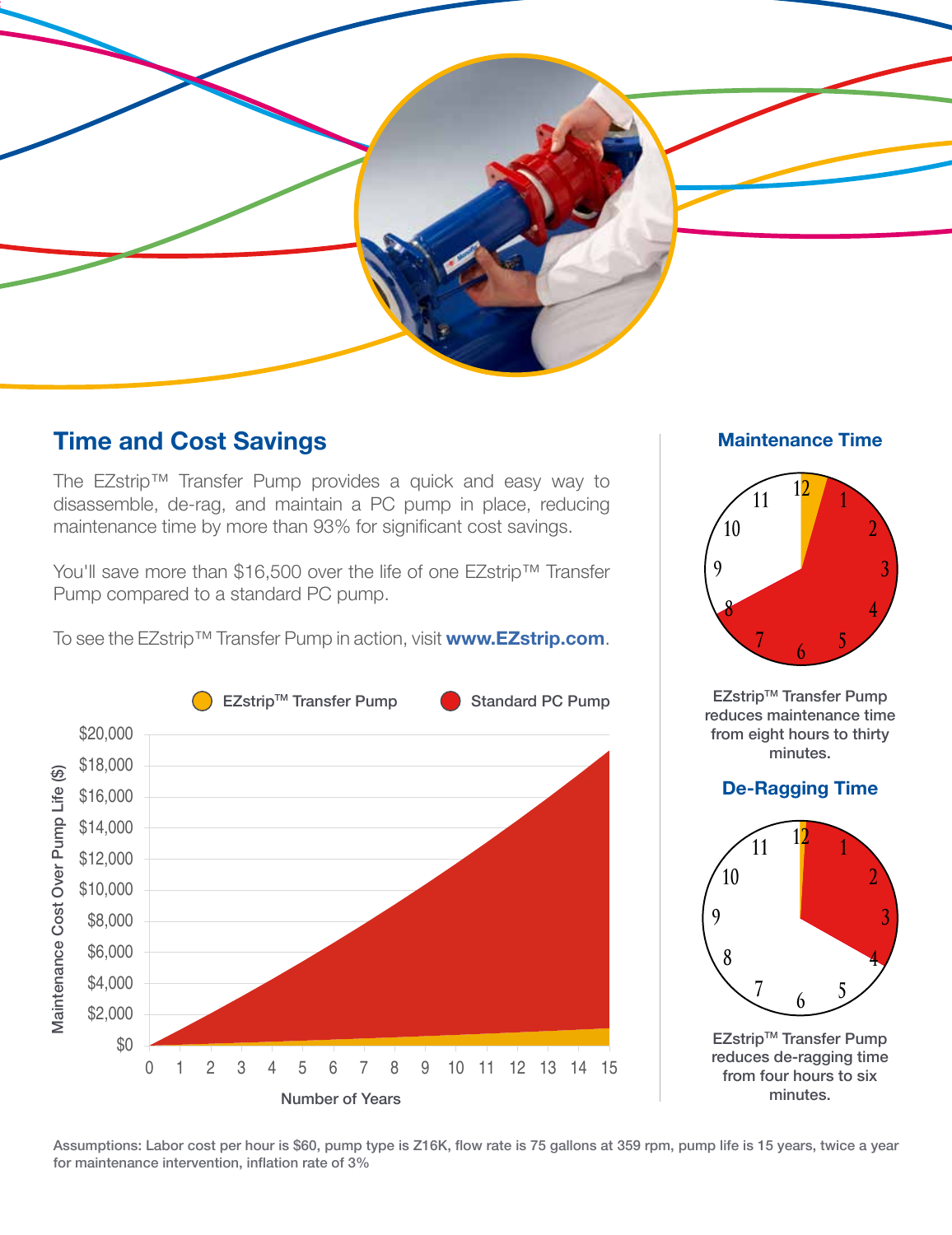



# **Dimensions**



| Z15K | 43.4 | 34.7 | 4.4 | 9.1  |    |
|------|------|------|-----|------|----|
| Z16K | 50.1 | 40.8 | 4.9 | 10.0 |    |
| 717K | 58.2 | 47.2 | 5.9 | 12.2 |    |
| Z18K | 65.1 | 54.1 | 5.9 | 12.2 |    |
| Z19K | 73.7 | 61.3 | 6.3 | 13.6 |    |
| 71AK | 79.6 | 67.2 | 6.3 | 13.6 |    |
| Z14A | 30.8 | 21.7 | 4.4 | 9.0  |    |
| Z14B | 38.8 | 29.8 | 4.4 | 9.0  |    |
| Z15A | 33.2 | 24.5 | 4.4 | 9.1  |    |
| Z25B | 45.6 | 34.7 | 4.9 | 9.6  |    |
| 716A | 97.8 | 28.5 | 4.9 | 10.0 |    |
| Z16B | 53.4 | 40.8 | 5.9 | 11.0 |    |
| 717A | 43.7 | 32.7 | 5.9 | 12.2 | a. |
| Z17B | 58.2 | 47.2 | 5.9 | 12.2 |    |
| Z18A | 49.0 | 38.0 | 5.9 | 12.2 |    |
| Z18B | 68.6 | 54.1 | 6.3 | 12.6 |    |
| Z19A | 55.5 | 43.1 | 6.3 | 13.6 |    |
| Z19B | 73.7 | 61.3 | 6.3 | 13.6 |    |
| Z1AA | 58.7 | 46.3 | 6.3 | 13.6 |    |

**MODEL A B N P** Z14K 38.8 29.8 4.4 9.0

> All dimensions are in inches and for guidance only. For full certified drawings or assistance in selecting a pump, visit www.monoflo.com.